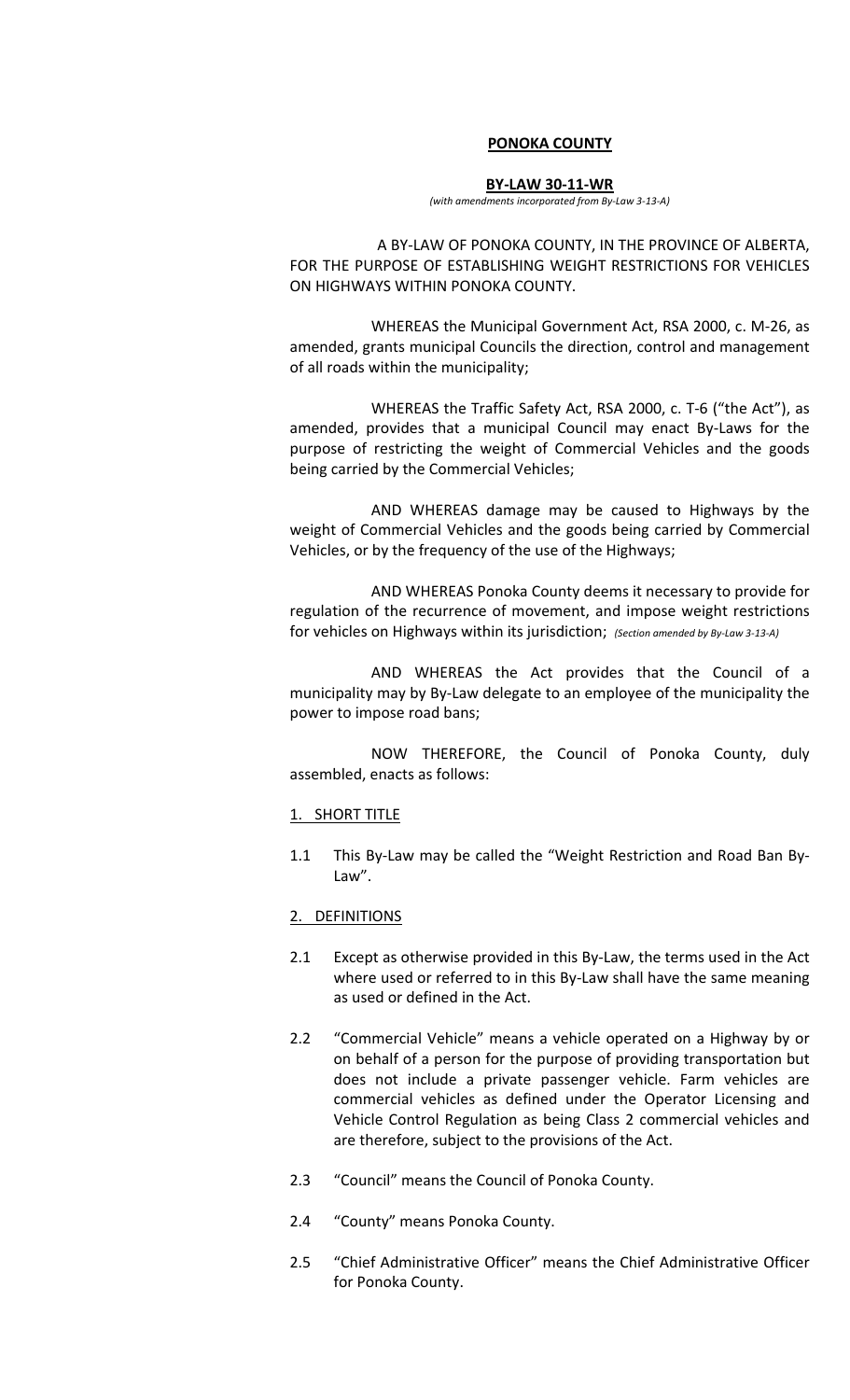- 2.6 "Highway" or "Highways" has the same meaning as set out in the Act but is limited to Highways under the direction, control and management of the County.
- 2.7 "Operator" means a person or company owning or operating a Commercial Vehicle.
- 2.8 "Road Ban" means the restricted axle weight allowance prescribed in respect of a Highway.
- 2.9 "Road Protection Agreement" (RPA) means an agreement between Ponoka County and an operator for the purposes of allowing movement of Commercial Vehicles on local Highways under the jurisdiction of Ponoka County.
- 2.10 "Specified Operating Permit" (SOP) means a condition imposed on an operator by Ponoka County for the purposes of allowing limited overweight or regulating frequent movement of Commercial Vehicles on local Highways under the jurisdiction of Ponoka County. *(Section amended by By‐Law 3‐13‐A)*
- 2.11 "Rules of the Road" shall refer to specific rules laid out by Ponoka County for Operators utilizing local Highways under the jurisdiction and control of the municipality, as identified in Schedule "A" attached.
- 2.12 "Tridem Axle Certificate" ("TAC") means a permit, issued under the Act authorizing the operation of a Commercial Vehicle, consisting of any three consecutive axles on a vehicle, on a Highway.
- 2.13 "Peace Officer" means:
	- (a) A peace officer appointed under the *Peace Officer Act*
	- (b) A member of a municipal police service
	- (c) A member of the Royal Canadian Mounted Police
- 2.14 "Frequent" and "Recurrence" means three or more legal loads in a 24‐hour period. *(Section added under By‐Law <sup>3</sup>‐13‐A)*

### 3. RESTRICTIONS

- 3.1 The Chief Administrative Officer, in his or her sole discretion, may make a determination that the use of a Highway by a Commercial Vehicle or Commercial Vehicles may or will likely cause damage to a Highway due to:
	- (a) The weight of the Commercial Vehicle or Commercial Vehicles,
	- or
	- (b) The frequency of use of the Highway by the Commercial Vehicle or Commercial Vehicles.
- 3.2 The Chief Administrative Officer, in exercising his discretion under s. 3.1, shall have consideration for the following:
	- (a) Highway surface classification,
	- (b) Daily vehicular traffic count, and/or
	- (c) Number of occupied driveways adjacent to a Highway.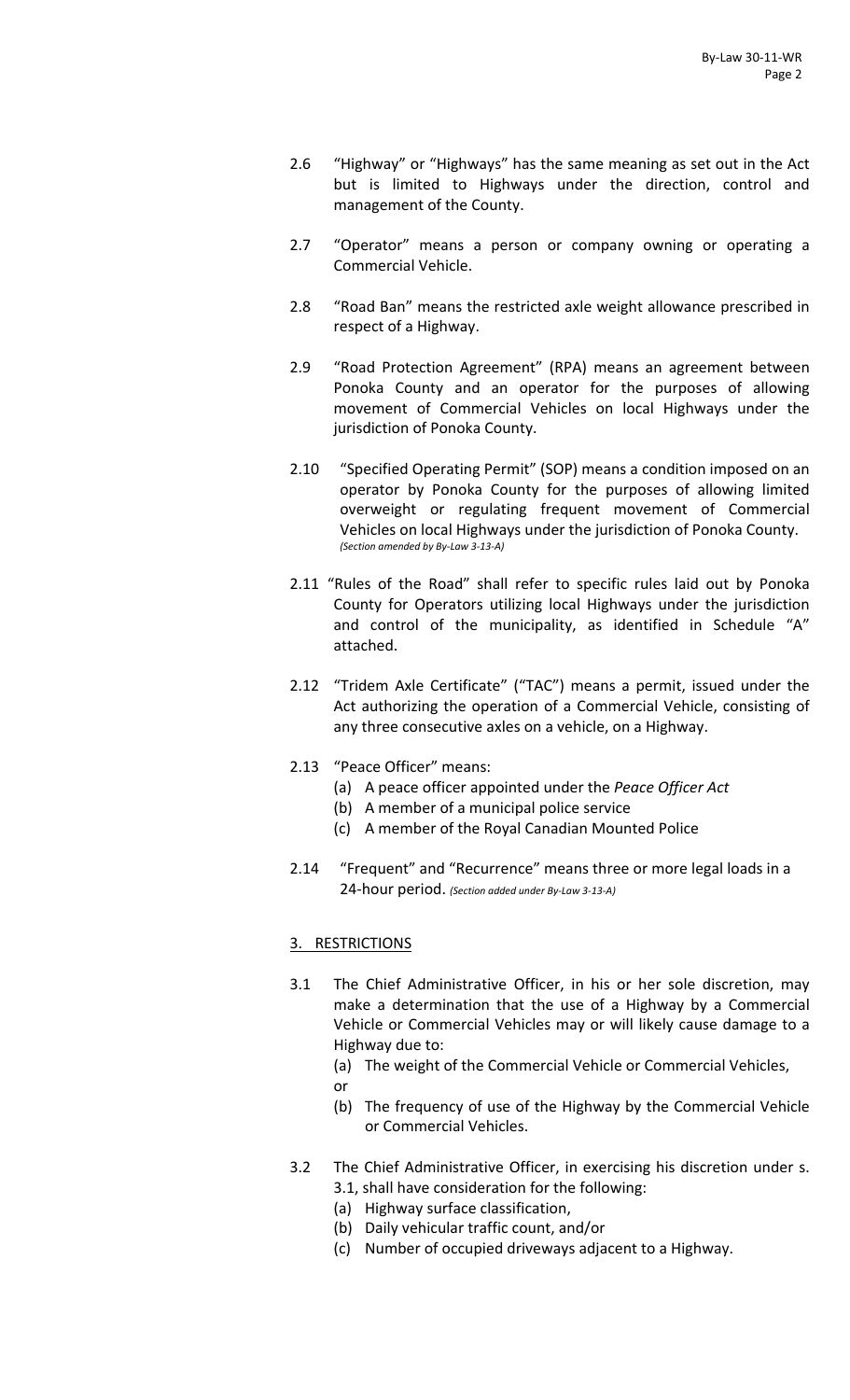- 3.3 Where such a determination is made under s. 3.1, the Chief Administrative Officer is authorized to require any Operator to enter into an RPA or SOP prior to operating a Commercial Vehicle on a Highway.
- 3.4 An Operator entering into an RPA or SOP shall at all times ensure that the terms and conditions contained within the RPA or SOP are complied with.
- 3.5 Where an Operator has entered into an RPA or SOP, failure to comply with this By-Law may result in the cancellation of that RPA or SOP and imposition of penalties.
- 3.6 Commercial Vehicles requiring a Provincial TAC permit will be required to operate under the TAC conditions when on Highways under the care and control of the County. Ponoka County recognizes tridem trailers up to their legal maximum weight of 24,000 kg. *(Section amended by By‐Law 3‐13‐A)*
- 3.7 Notwithstanding s. 3.5, an Operator shall comply with all other provisions of the Act and this By‐Law, and without limiting the generality of the foregoing, shall obey all prohibitions, limitations, increases or restrictions imposed by an RPA or SOP.

# 4. ROAD BAN

- 4.1 The Chief Administrative Officer is hereby authorized to impose Road Bans from time to time to define:
	- (a) load limits upon Highways;
	- (b) Highway locations with percentage axle weights for those Highways; and
	- (c) Bridge locations with the maximum gross Commercial Vehicle weights to be posted on those bridges.
- 4.2 Where the Chief Administrative Officer imposes a Road Ban in respect of a Highway or bridge, he shall cause signs to be erected along the Highway or bridge as he considers necessary to notify Operators using Commercial Vehicles on the Highway or bridge of the Road Ban Order.

### 5. EXEMPTIONS

- 5.1 This By-Law does not apply to:
	- (a) Construction and maintenance equipment operated or hauled by or on behalf of the County.
	- (b) Commercial Vehicles or combinations of Commercial Vehicles required by the County to transport materials needed for maintenance and repair of Highways.
	- (c) The movement of equipment to a declared disaster.
	- (d) Emergency Response Vehicles

6. OFFENCES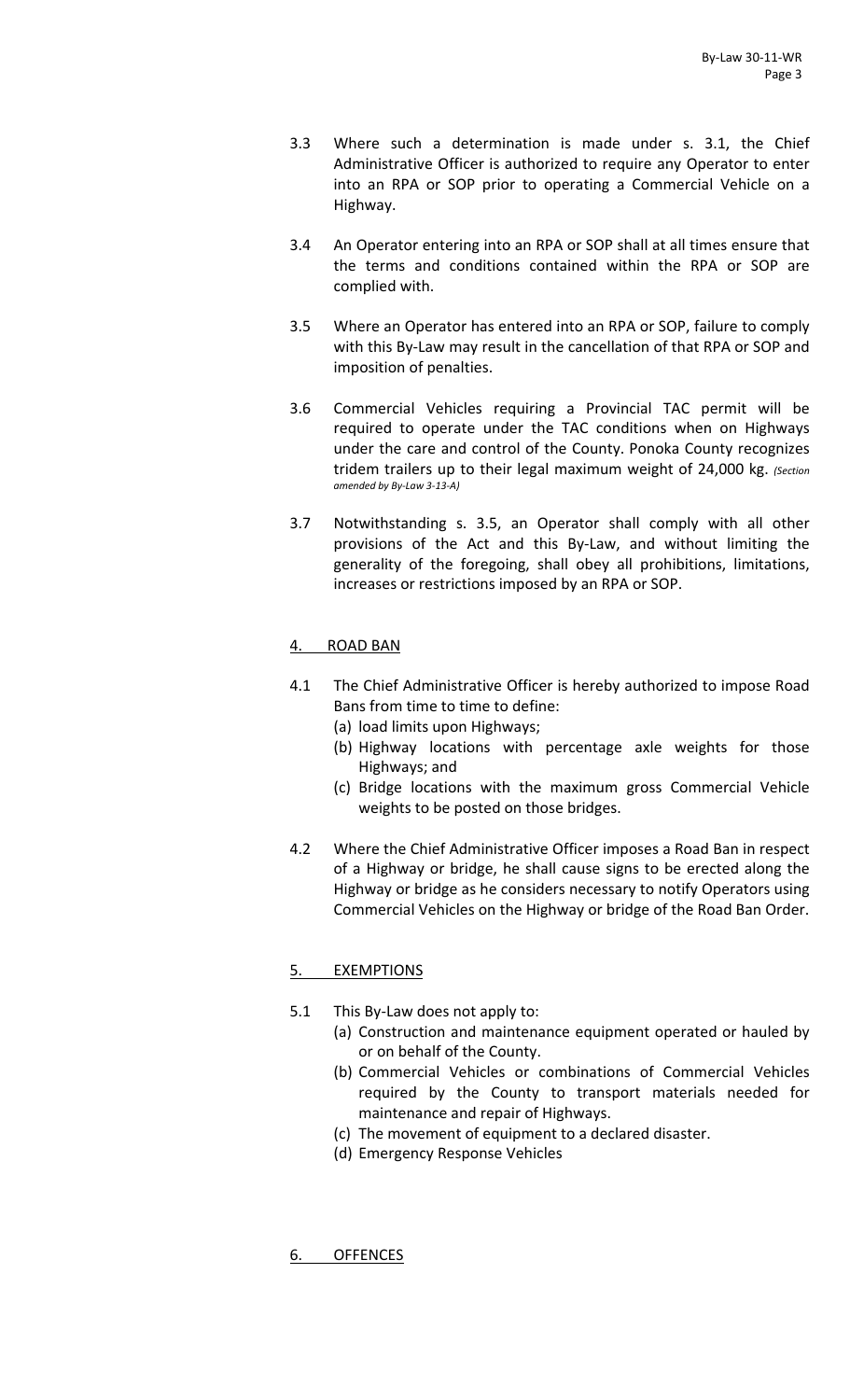- 6.1 It is an offence under this By-Law to:
	- (a) Operate a Vehicle without a TAC;
	- (b) Operate a Vehicle without an RPA or SOP;
	- (c) Fail to produce a TAC, RPA or SOP when requested;
	- (d) Fail to comply with the terms and conditions of a TAC, RPA or SOP.
- 6.2 Any Operator who contravenes any provision of this By‐Law is guilty of an offence and is liable to penalties as set out in Schedule "B".

# 7. VIOLATIONS TAGS

- 7.1 A Peace Officer is hereby authorized and empowered to issue a Violation Tag to any Operator who the Peace Officer has reasonable and probable grounds to believe has contravened any provision of this By‐Law.
- 7.2 A Violation Tag may be issued to such Operator:
	- (a) either personally; or
		- (b) by mailing a copy by registered mail to such Operator at his/her last known post office address.
- 7.3 The Violation Tag shall be in a form approved by the County and shall state:
	- (a) the name of the Operator or his license plate number;
	- (b) the offence;
	- (c) the appropriate penalty for the offence as specified in this By‐Law;
	- (d) that the penalty paid shall be paid within thirty (30) days of the issuance of the violation tag;
	- (e) Any other information as may be required by the County.
- 7.4 Where a contravention of this By-Law is of a continuing nature, further Violation Tags may be issued by the Peace Officer, provided that no more than one Violation Tag shall be issued for each day that the contravention continues. These additional fines are referred to in appendix "C".
- 7.5 Where a Violation Tag is issued pursuant to this By‐Law, the Operator to whom the Violation Tag is issued may, in lieu of being prosecuted for the offence, pay the County the penalty specified on the Violation Tag.
- 7.6 Nothing in this By‐Law shall prevent a Peace Officer from immediately issuing a Violation Ticket for a mandatory Court appearance of any Operator who contravenes any provision of this By‐Law.

### 8. VIOLATION TICKET

- 8.1 If the penalty specified on a Violation Tag is not paid within the prescribed time period then a Peace Officer is hereby authorized and empowered to issue a Violation Ticket pursuant to Part II of the Provincial Offences Procedure Act, RSA 2000, c. P‐34.
- 8.2 Notwithstanding Section 7.1 of this By-Law, a Peace Officer is hereby authorized and empowered to immediately issue a Violation Ticket pursuant to Part II of the Provincial Offences Procedure Act, RSA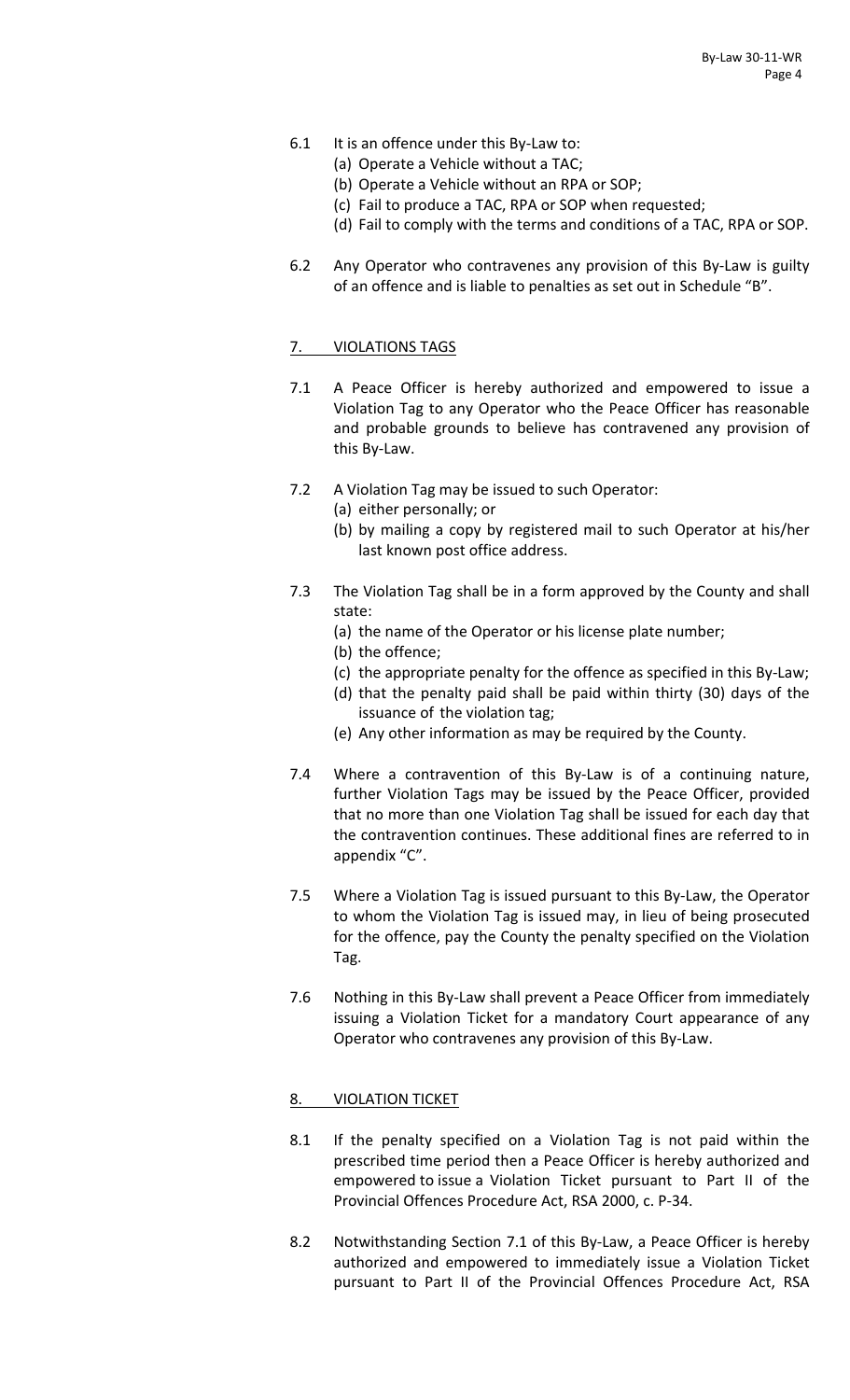2000, c. P‐334, as amended, to any Operator who the Peace Officer has reasonable grounds to believe has contravened any provision of this By‐Law.

## 9. SEVERABILITY PROVISION

9.1 Should any provision of this By-Law be invalid, then such a provision shall be severed and the remaining By‐Law shall be maintained.

### 10. DELEGATION OF AUTHORITY

10.1 The Chief Administrative Officer is hereby authorized to delegate and to authorize further delegation of any authorization, action, determination or exercising discretion pursuant to this By‐Law.

# 11. REPEAL OF BY-LAW

11.1 By-Law 6-87-LL is hereby repealed.

### 12. EFFECTIVE DATE

12.1 This By-Law shall take effect on the day of final passing thereof.

Given first reading this  $13<sup>th</sup>$  day of December, 2011 and was carried unanimously.

Given second reading this  $13<sup>th</sup>$  day of December, 2011 and was carried unanimously.

By unanimous consent of Council to proceed with third reading of By‐Law 30‐11‐WR at this time;

By-Law 30-11-WR was given third and final reading this  $13<sup>th</sup>$  day of December, 2011 and was unanimously passed.

By-Law 3-13-A, authorizing amendments to this by-law, was passed on March 26, 2013

(Original signed by) Reeve

(Original signed by) Chief Administrative Officer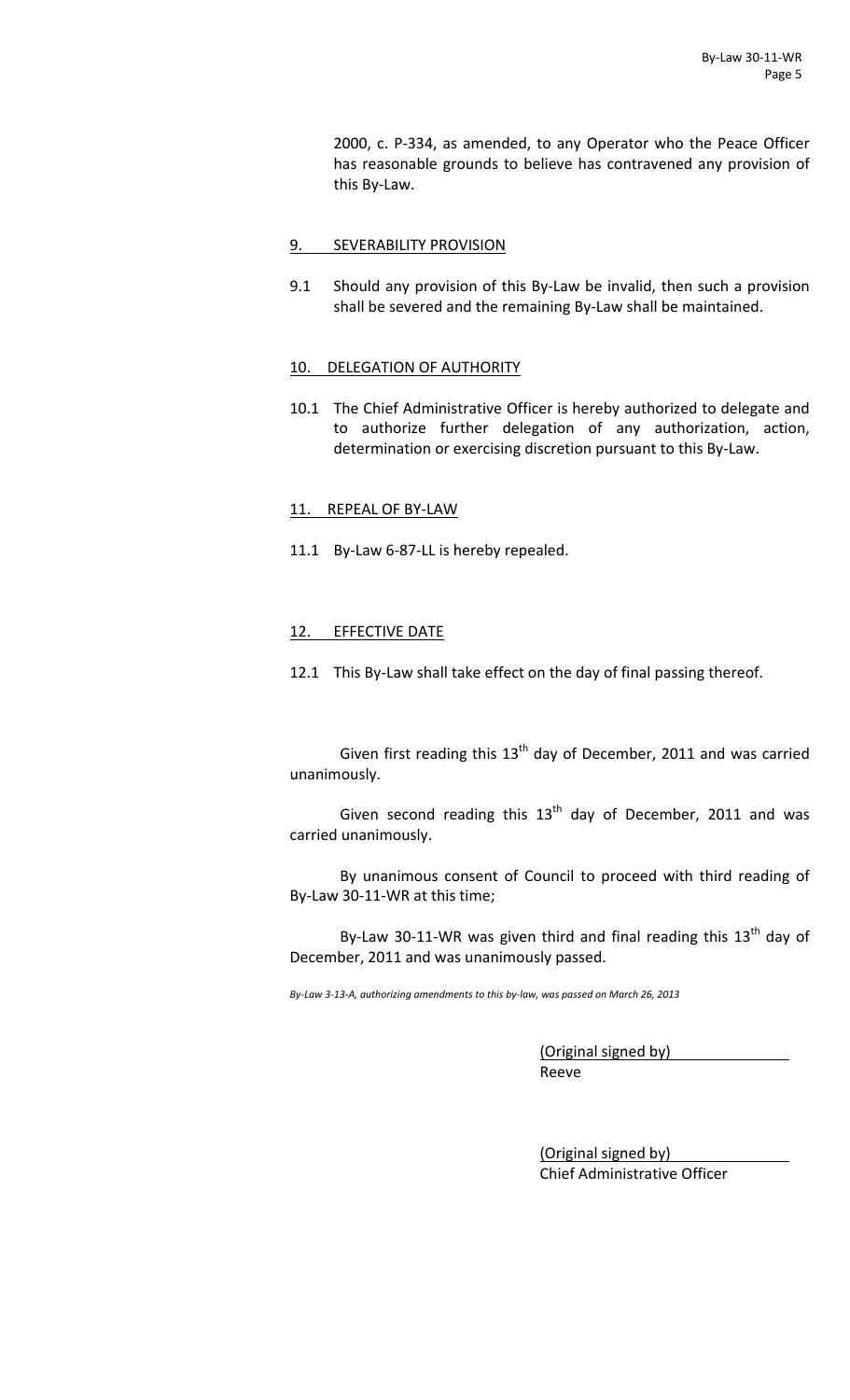**SCHEDULE "A"**

*(amended by By‐Law 3‐13‐A)*

#### General rules for travel on Ponoka County roads

- ¾ Company must have a valid road protection agreement in place. No movement allowed without valid Road Protection Agreement in place.
- As much as feasibly possible, existing road ban conditions must be met.
- Tire chains are not allowed on County roads at any time.
- $\triangleright$  Metal track equipment is not allowed to walk on County roads or in ditches at any time.
- $\triangleright$  All mud tracked onto the road surface must be cleaned off. Road may need to be regraveled after cleaning.
- ¾ No parking, loading or unloading of vehicles, trailers or equipment on County roads, shoulders or in the ditches.
- Must not delay/obstruct any other vehicles.
- $\triangleright$  If road surface or road condition starts to deteriorate, STOP moving. Notify the County immediately.
- $\triangleright$  Grader must be available to follow equipment, if required at the discretion of the PW Superintendent.
- ¾ Operators transporting three or more legal loads must obtain approval from the County.
- ¾ Operators transporting manure must obtain approval from the County.
- ¾ Operators transporting manure can only haul from one hour before sunrise to one hour after sunset.
- $\triangleright$  The erection of metal posts (even on a temporary basis) is not permitted within County road allowances/ditches. Temporary signage should be located on a tripod or on wooden posts and removed upon completion of the project.

#### Specified Permits – Date/Time specific for Banned Road Travel/Multiple Loads

- Specified permits  $\frac{may}{day}$  be issued for the movement of equipment on banned roads, at the discretion of the Public Works Superintendent or his designate.
- Specified permits may be issued for the movement of multiple loads, at the discretion of the Public Works Superintendent or his designate.
- Specified permits may be extended at the discretion of the Public Works Superintendent or his designate.
- $\triangleright$  Specified permits must be in the possession of the holder and be presented upon demand to a Peace Officer.

#### Dry weather conditions:

- All drilling rig moves or moves consisting of three or more legal loads traveling the same route require a water truck for dust control in front of residences. Watering must continue for duration of move, whether loaded or empty
- Single truck loads or service rigs may move without a water truck, but speed must be restricted to 30 km/hr in order to avoid creating dust